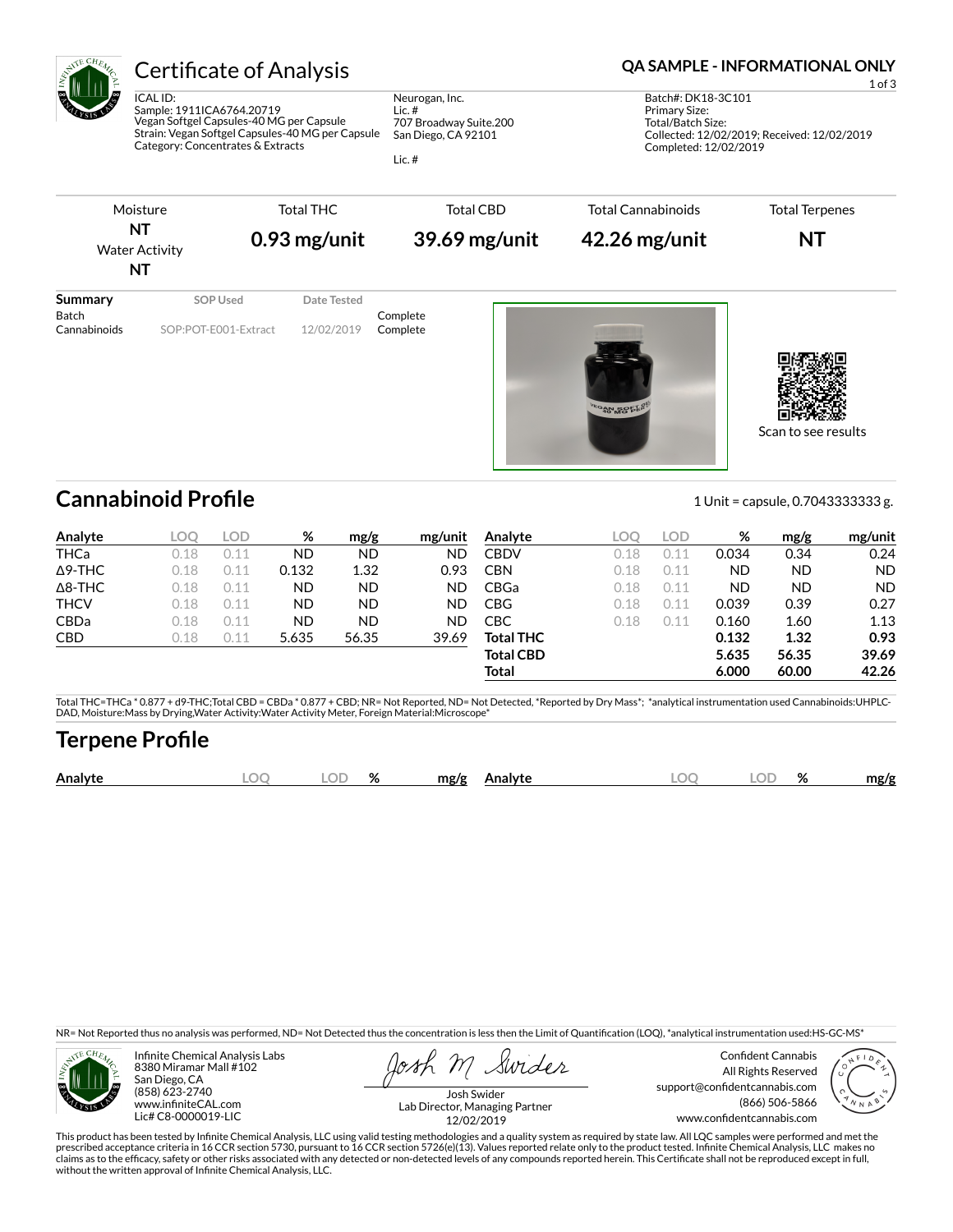

ICAL ID: Sample: 1911ICA6764.20719 Vegan Softgel Capsules-40 MG per Capsule Strain: Vegan Softgel Capsules-40 MG per Capsule Category: Concentrates & Extracts

Neurogan, Inc. Lic. # 707 Broadway Suite.200 San Diego, CA 92101

Lic. #

#### Certificate of Analysis **Certificate of Analysis QA SAMPLE - INFORMATIONAL ONLY**

2 of 3 Batch#: DK18-3C101 Primary Size: Total/Batch Size: Collected: 12/02/2019; Received: 12/02/2019 Completed: 12/02/2019

# **Residual Solvent Analysis**

| Category 1 | .00 | .OD | Limit - | <b>Status</b> | <b>Category 2</b> | ററ | .OD | Limit. | <b>Status</b> | Category 2 | <b>LOC</b> | LOP | ∟imi' | Status |
|------------|-----|-----|---------|---------------|-------------------|----|-----|--------|---------------|------------|------------|-----|-------|--------|
|            |     |     |         |               |                   |    |     |        |               |            |            |     |       |        |

NR= Not Reported thus no analysis was performed, ND= Not Detected thus the concentration is less then the Limit of Quantification (LOQ),\*analytical instrumentation used=HS-GC-MS\*

### **Heavy Metal Screening**

| $\sim$<br>∽ | $\sim$<br>$\sim$ | LOD | <b>Limi</b> | status |
|-------------|------------------|-----|-------------|--------|
|             |                  |     |             |        |

NR= Not Reported thus no analysis was performed, ND= Not Detected thus the concentration is less then the Limit of Quantification (LOQ), \*analytical instrumentation used:ICP-MS\*

### **Microbiological Screening**

| `≏sult |
|--------|
|--------|

ND=Not Detected; \*analytical instrumentation used:qPCR\*



Infinite Chemical Analysis Labs 8380 Miramar Mall #102 San Diego, CA (858) 623-2740 www.infiniteCAL.com Lic# C8-0000019-LIC

Josh M Swider

Confident Cannabis All Rights Reserved support@confidentcannabis.com (866) 506-5866 www.confidentcannabis.com



Josh Swider Lab Director, Managing Partner 12/02/2019

This product has been tested by Infinite Chemical Analysis, LLC using valid testing methodologies and a quality system as required by state law. All LQC samples were performed and met the prescribed acceptance criteria in 16 CCR section 5730, pursuant to 16 CCR section 5726(e)(13). Values reported relate only to the product tested. Infinite Chemical Analysis, LLC makes no<br>claims as to the efficacy, safety o without the written approval of Infinite Chemical Analysis, LLC.